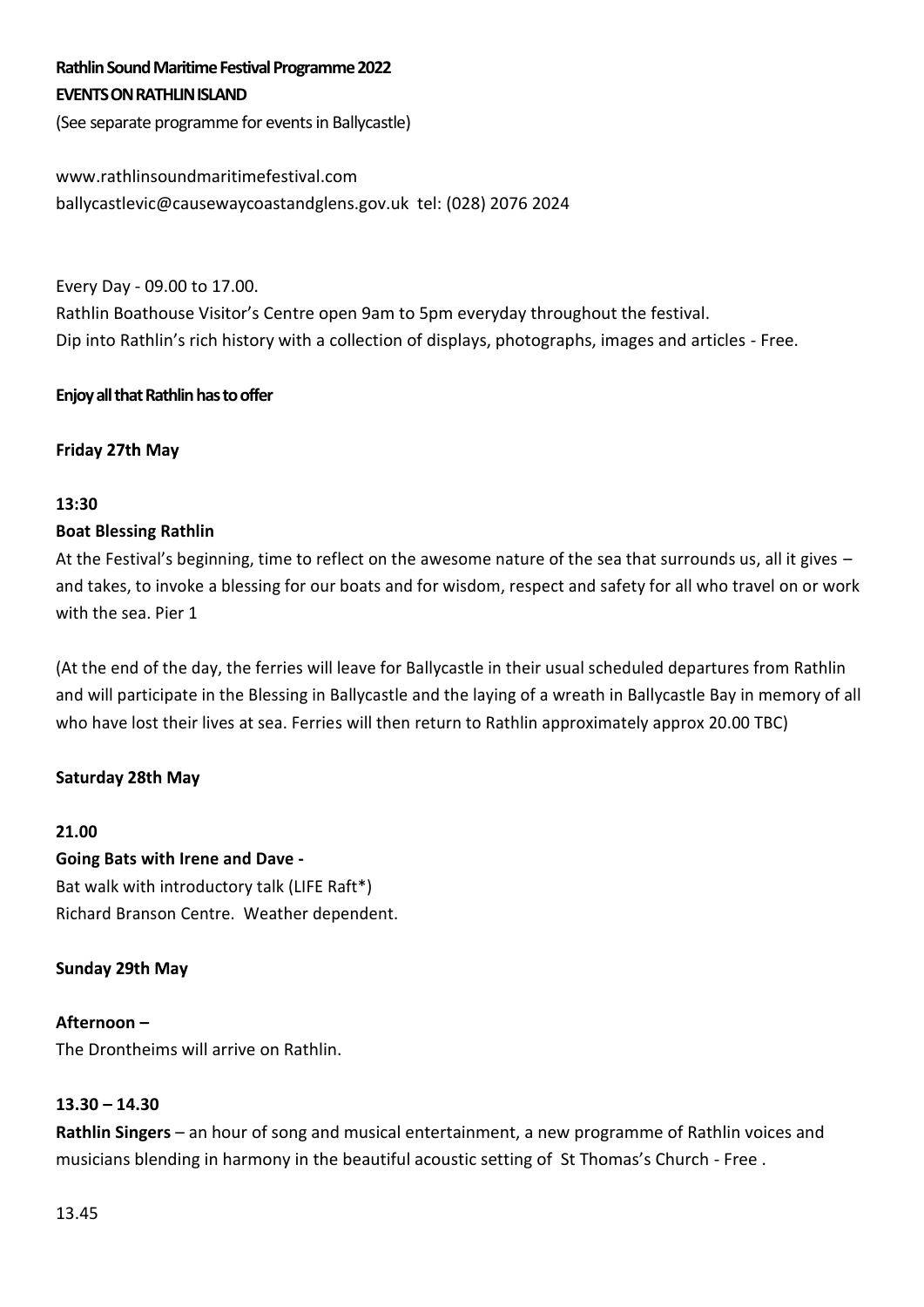# Foraging Tour

Join local guide Ksenia on a leisurely walk across the Rathlin shoreline and rockpools while learning about the different sea life that makes Rathlin its home. Ksenia has, for the last sixteen years collected and cooked with the natural produce that grows along the rocky shoreline of Rathlin Island" £20pp. Book online – *www.Nineglensadventuretours.co.uk* or at Ballycastle Visitor Information Centre (VIC).

## **Evening**

# **Model Yacht Race –**

Stroll down to the beautiful Ushet Lough in Rathlin's Lower End for a traditional model yacht race. These races have taken place on Rathlin for many years, with hand-carved wooden boats set to sail a course across the lough and back. Enjoy the scenery and the skill and a beautiful display of traditional model yachts, along with the setting sun (we hope) in a beautiful, picturesque setting. Ushet Lough - Free.

# **Monday 30th May**

#### **15.00**

**Seabirds of Rathlin** - Ric Else and Hazel Watson, resident photographers and wildlife experts, bring images of local seabirds, followed by a screening of Seabird Summer. For a foretaste, follow Ric and Hazel on Twitter, *@\_Stickybeak Manor House.*

#### **19.30**

#### **Pub Quiz in aid of Red Bay Lifeboat 50th Anniversary**

While we play on the sea and by its shore, others keep watch, prepared to put their own lives at risk to save those of others. Build a team, answer a few questions, and help support the Red Bay Lifeboat teams. McCuaig's Bar.

#### **Tuesday 31st May**

#### **08.00**

# **'A morning of Mothing' -**

An early morning insight into Rathlin's nocturnal nature. Join enthusiastic 'mothers' Ric Else and Hazel Watson (Stickybeak, on Twitter) to discover what moths have visited their light traps overnight. Stickybeak have recorded over 230 moth species on Rathlin, including many spectacular and colourful moths like the striking Garden Tiger, lurid pink Elephant Hawkmoth, and the large fuzzy Poplar Hawkmoth. Manor House front garden.

#### **All day**

#### **LIFE Raft Gazebo – international wildlife and Rathlin**

Not everything travels to and from Rathlin by boat. Some of it flies and flutters for more miles than most of us travel in a year! The Seafront.

#### **12.00**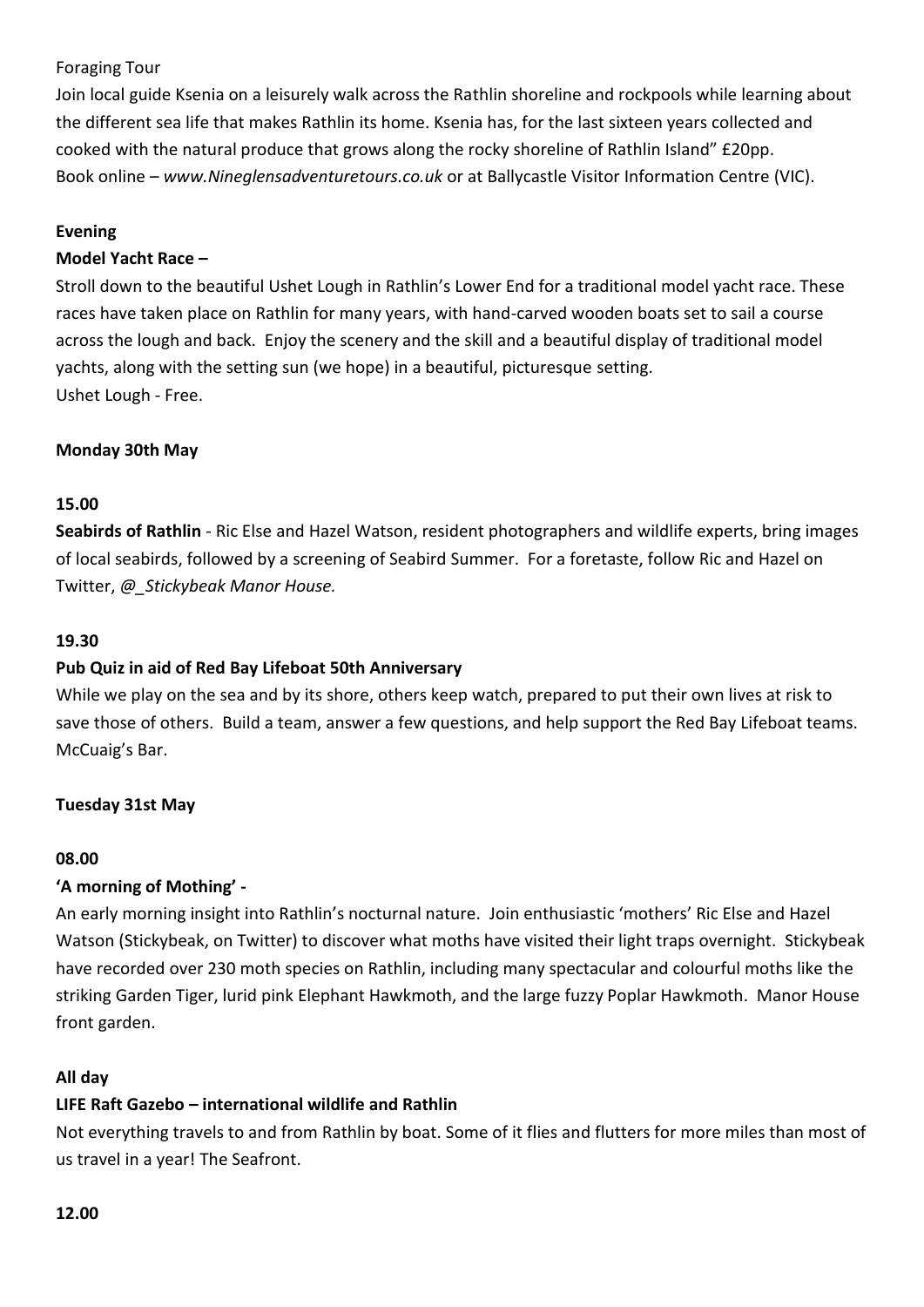**"Up high, down low" - Streetwise Community Circus's Jim Webster, with Babcock and Bobbins** Clowning about on the seafront - look and listen, you'll find them if they don't find you first! - Seafront

**15.00 Stories of an Iraqui refugee at home in Ireland** - Abood Al Jamaili From fleeing war and not having any English to becoming the first AIG Dublin GAA Ambassador, graduating in Law with the ambition of becoming an Irish diplomat! - Manor House.

## **21.00**

# **Going Bats with Irene and Dave -**

Bat walk with introductory talk (LIFE Raft\*) Richard Branson Centre. Weather dependent.

# **Wednesday 1st June**

# **All Day**

**Biodiversity Gazebo** – more insight into the incredible biodiversity and environmental splendour of this island, and how we, and others, can play a part to give it the best opportunity to thrive - with LIFE Raft crew. The Seafront.

# **Wednesday 1st June - Sunday 5th June:**

# **"Static Stones" - Treasure Hunt –**

call in to the Rathlin Co-op shop for an information sheet of painted stones with maritime movie themes. Then it's up to you - find and follow the trail, complete the sheets and bring them back to the shop for a prize draw on Sunday at 3pm. All winners receive a scrumptious drink of hot chocolate.

# **15.00**

**Rathlin Oral history –** an opportunity to learn more of the stories of the Rathlin lighthouse keepers, their families, and those who supported them before automation. This fascinating and moving project is part of an ongoing commitment of a Rathlin team to gather oral history from and about the island to protect and pass on for future generations. Come and learn, and share stories you may have yourselves of our lighthouse history. Manor House.

#### **19.00 – 21-00**

# **Murder Mystery – Whodunit?**

It might even have been you! Sign up, join in and find out ... The Pub. Booking essential – phone 07876662942. Charge £10 incudes Murder Mystery pack, finger foods and a drink.

#### **21.00**

**Ska and Reggae disco -** Cormac "Buzz" Ó Briain. McCuaig's Bar.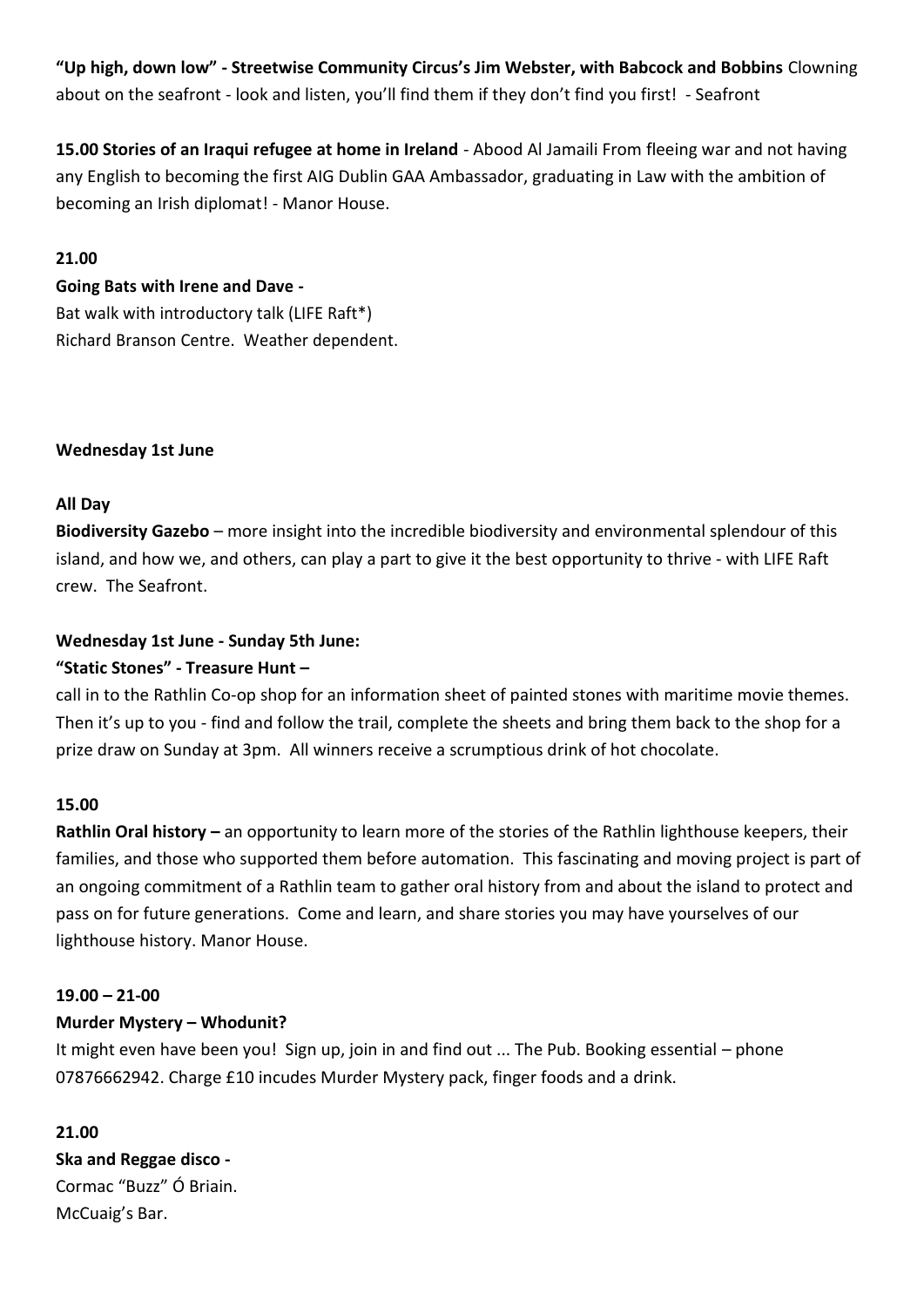# **Thursday 2nd June**

# **From 11.30**

**Maritime Twists and Tales exhibition** with Dr Maxim Fomin (Ulster University) Manor House.

## **14.00 – 16.00**

#### **Maritime skills, Rope throwing, etc**

Seafront gazebo with Causeway Coast Maritime Heritage Group.

# **14.30**

# **2 pipers & 2 storytellers**

Cormac "Buzz" Ó Briain and friends. The two pipers weave uilleann pipe music through their stories with stories inspired by the music itself and the mysterious world of Na Daoine Sidhe (fairies). The Seafront or McCuaig's Bar as wet weather alternative.

# **16.00 – 19.00**

**Causeway Maritime Heritage Group Conference:** Manor House Talks and conversation – Dr Maxim Fomin (UU), Dr Wes Forsythe (UU), plus local maritime historian. Manor House. All welcome

# **Friday 3rd June**

# **10.30 – 12.00**

**Maritime Twists and Tales exhibition** with Dr Maxim Fomin (Ulster University) Manor House or Richard Branson Centre

#### **Various times**

#### **Friday afternoon to Sunday midday**

**Vikings –** The Sea Dragon Vikings return to the island once again hauling their evocative imagery of the longboat, swords and helmets and, over the weekend, some mock (we hope) fighting along the beach.

#### **15.00**

#### **History of Traditional music**

From the days of the harp to the present day. Cormac "Buzz" Ó Briain delivers an illustrated and intriguing insight into the world of traditional Irish music, covering, instruments, rhythms and history of the music. The Manor House

#### **Angling competition Church Bay, details to be announced**

#### **Various Times**

# **Sea Shanty singers "Hooks and Crookes"**

Shantymen based in Waterford. Their name comes from the Cromwellian saying, 'of getting there by Hook or by Crooke'. Hook and Crooke are the name of the headlands on either side of Waterford Harbour. Seafront, out and about – weather dependent.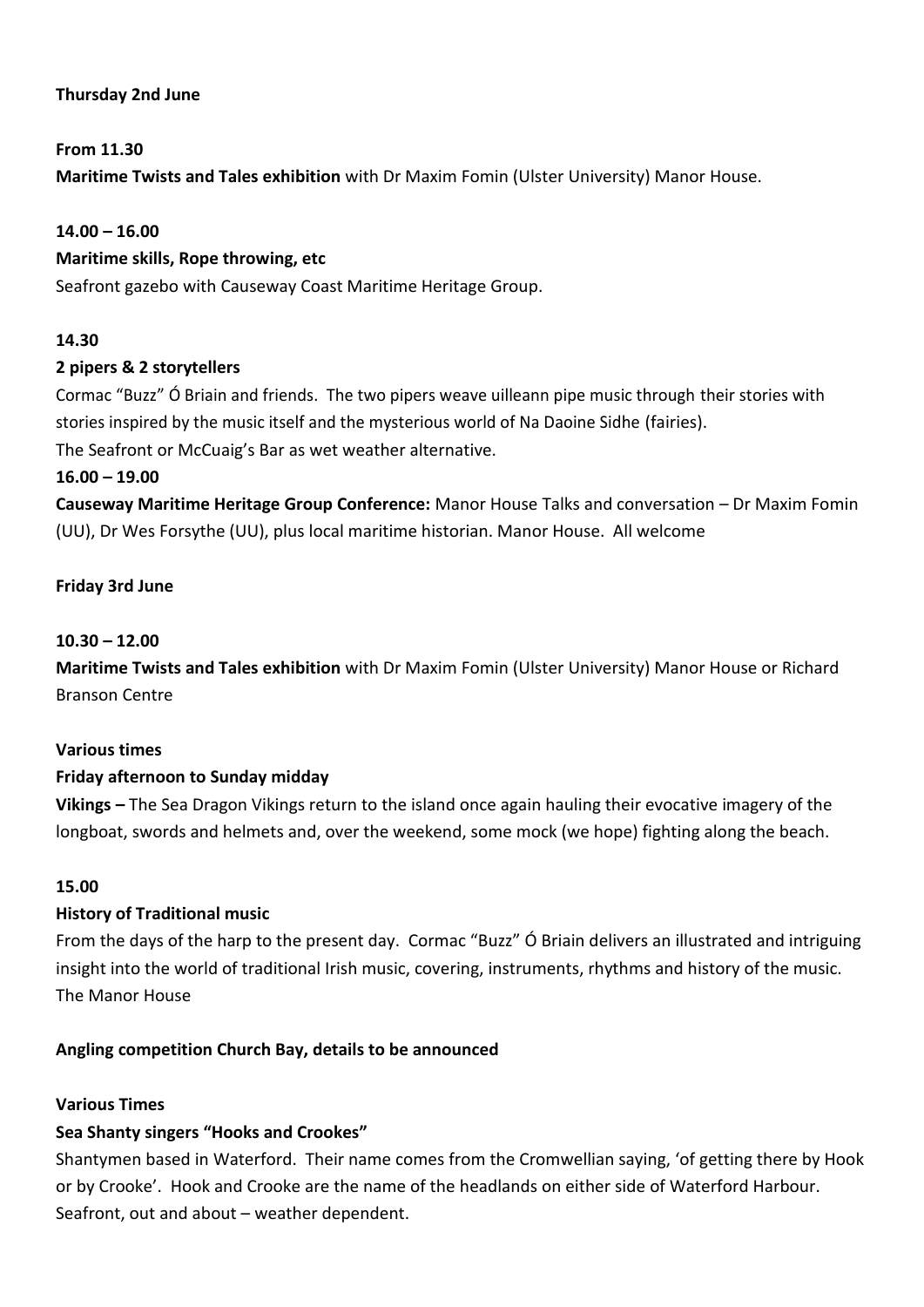#### **Afternoon**

**Drontheim fleet arrive on Rathlin.**

#### **20.30 to close**

**Belfast Wren Boys,** seasoned musicians having performed their traditional music throughout the world with a recent tour of China under their belts. McCuaig's Bar.

#### **Various times**

**Mobile bandstand** out and about on seafront all weekend, from Friday afternoon, with a medley of intrepid musicians – cycle power needed and all welcome.

#### **Various Times**

#### **Have a go Kayaking**

Friday evening, Saturday (all day), Sunday morning. Charge applicable, book with provider on the day. The Beach.

#### **Saturday 4th June**

# **Various times**

**Mobile bandstand** as per Friday.

#### **Various times**

#### **Causeway Coast Maritime Heritage Group (CCGMHT)**

Traditional boat display of Colmcille, Dronthiem and Currachs. With opportunity to have a go for £5 per person for non-members. Pay and book at pontoon on the day.

#### **Various Times**

**Vikings –**The Sea Dragon Vikings return to the island once again hauling their evocative imagery of the longboat, swords and helmets and, over the weekend, some mock (we hope) fighting along the beach.

# **Various Times**

**Sea Shanty singers, "Hooks and Crookes"**  as per Friday.

#### **Various Times**

**Vikings** including re-enactments and taster sessions.

#### **10.00 – 16.00**

#### **Life on the seashore - (CEDaR)**

Come and meet some of the amazing marine life that finds a home along Rathlin's shores – the exhibition gazebo comes complete with a family-friendly marine biologist, Justin Judge, expert in all creatures marine.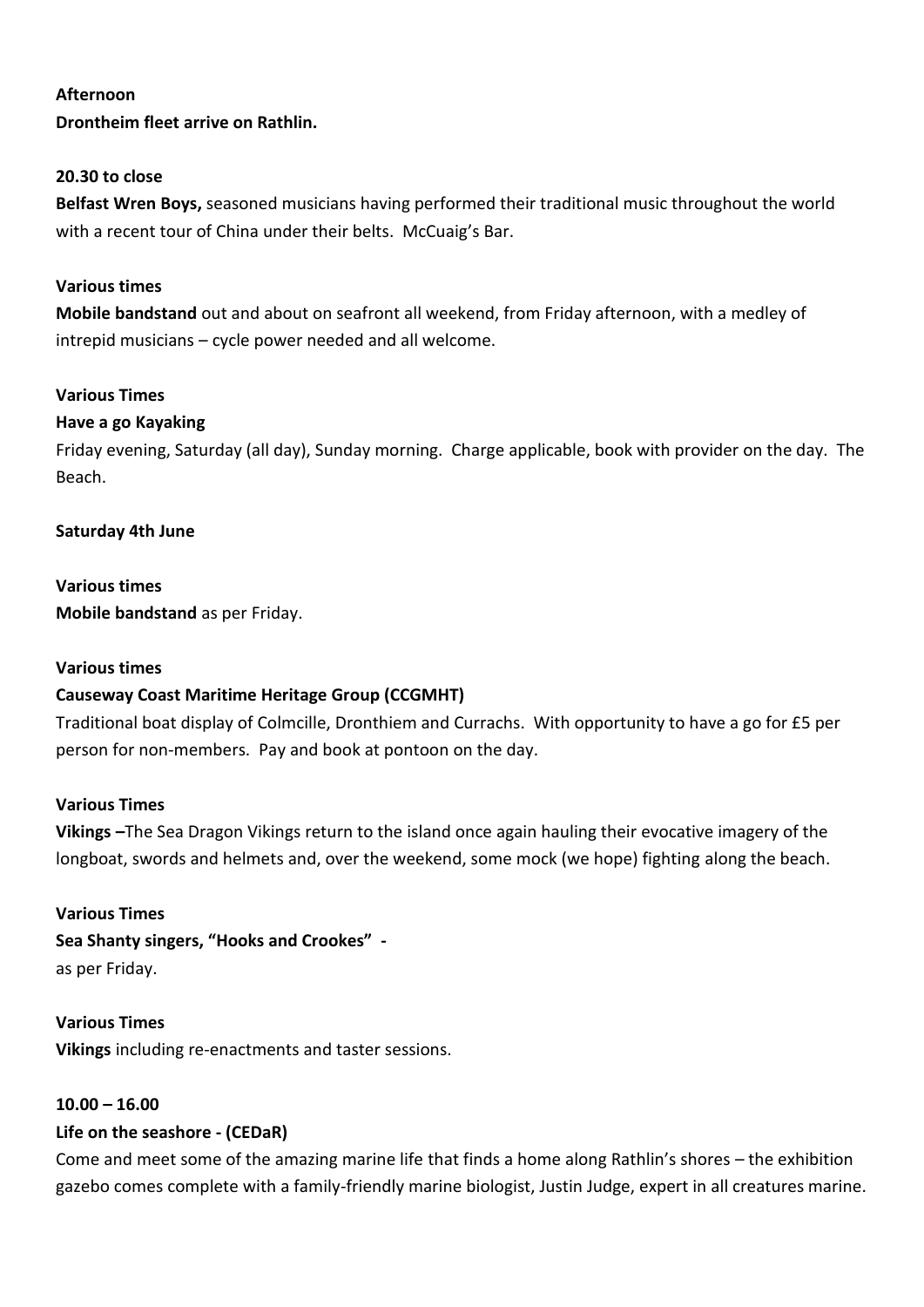An excellent opportunity to learn about this wildlife wonderland and how we might treat it with kindness. Seafront exhibition gazebo.

# **11.00 - 16.00**

# **National Museums NI** –

Marine Display at The Seafront.

# **13.00**

#### **Doggie dress-up competition**

(all dogs must be on a lead) The event will include an introduction to a LIFE Raft Biosecurity dog. The Beach.

#### **14.00**

# **Comhaltas – Traditional music group.**

McCuaig's Bar - inside or out depending on weather.

#### **15.00 – 16.30**

**Ulster Wildlife best practice shark tagging training**. Ballycastle VIC, Portnagree House -Free For more information and to book *- https://www.eventbrite.co.uk/e/ulster-wildlife-best-practice-sharktagging-training-tickets-339929226467*

#### **Various times**

**Kites (if wind allows!)** and other activities with children & young people - seafront (courtesy of Fiona Nelson and EA Youth Service).

#### **Early evening**

**"No Craic" traditional music session** – McCuaig's Bar.

#### **20.00**

#### **"Good morning to your nightcap"**

Traditional music band to round off the afternoon - hopefully in glorious weather outside McCuaig's Bar.

## **Sunday 5th June**

#### **Various times**

**Mobile bandstand around and about – enterprising musicians welcome.** 

#### Morning, departing early afternoon

Vikings – a last chance to be captured by the friendlier side of marauders with swords and spears, and their beautiful boat, the Sea Dragon.

#### **Various Times**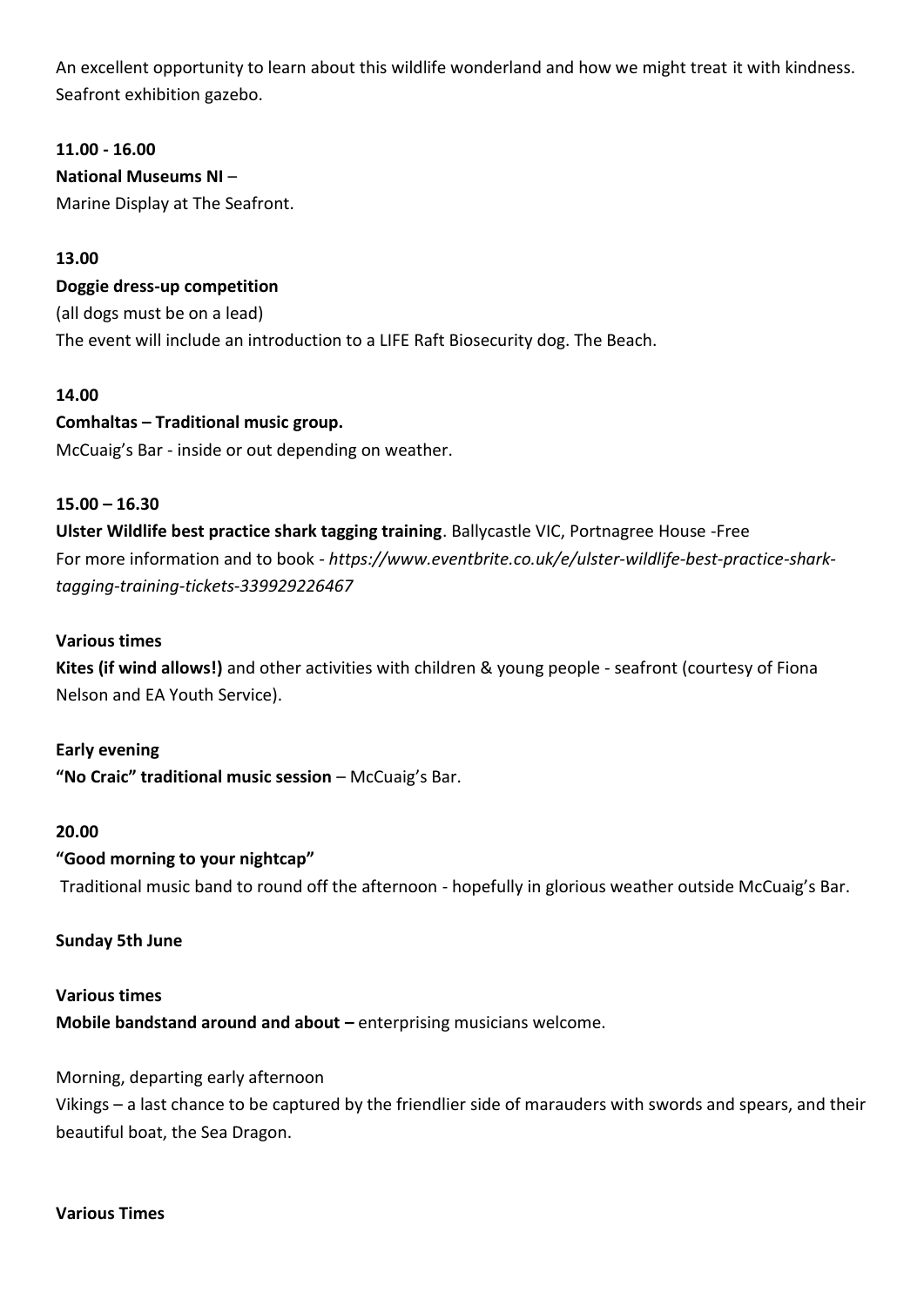# **Round to the Rue guided walk and Paddle & Play Paddleboarding Session**

Walking/Foraging Tours are £20 per person Paddle boarding sessions are £30 per adult and £20 per child. Book at *www.nineglensadventuretours.co.uk* or Ballycastle VIC.

#### **All day**

**Sand sculpting, youth activities, kites etc** with Youth Service, The Seafront.

#### **Various times**

**Sea Shanties** - "Hooks and Crookes" will be joined by (or compete with?) the "Selkies", Shantywomen from Portaferry.

# **From approx. 12.00**

**BIG Lunch** - Join the biggest picnic on the island; help us out by bringing something to share – pastas, breads, and fruit, anything decently edible.

This will be our first Big Lunch for a couple of difficult years and serves to remind us how dependent on our neighbours we really are throughout the year, giving everyone a chance to repay a kindness to those we know or make new friends for the future. Bring some food to share for a chat on the seafront and watch what happens in the Bay (sponsored by LIFE Raft).

# **13.00 - 14.00**

**Rathlin Regatta** – Sails and Oars together – or perhaps in competition. Church Bay.

#### **14.00 - 15.00**

**Raft Race -** make your own and join in, or watch from the shore side as others paddle their way furiously across the harbour against other rafts – and the demands of bailing out.

#### **14.00 - 16.00**

**Disco night with DJ Stewart,** McCuaig's Bar.

#### **15.00 Static Stones Prize Draw**

All winners receive a scrumptious hot chocolate. Rathlin Co-Op.

*(\* LIFE Raft - biodiversity recovery project, Rathlin Acting for Tomorrow, funded by EU LIFE, National Lottery Heritage Fund and DAERA).*

#### **Important Information applying to all events**